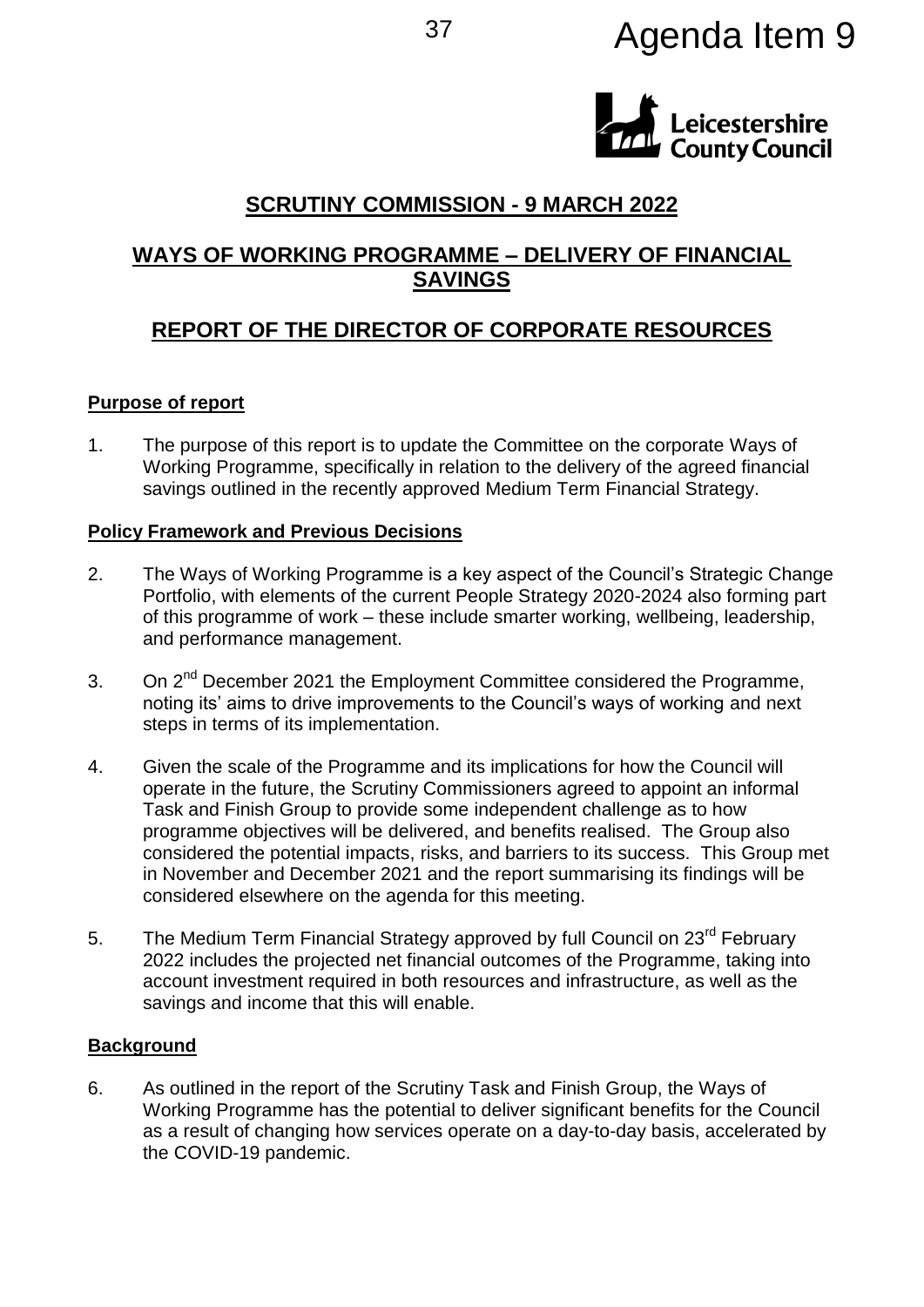- 7. By incorporating more flexible and remote working into service delivery models, the Council can benefit in several ways including: increased productivity, staff wellbeing, and positively impacting our environment due to reduced travel and commuting. The Task and Finish Group focused on the delivery of these wider benefits. A significant portion of the Programme benefits are, however, financial which will be the focus of this report.
- 8. The financial savings and opportunities can be divided into 4 categories income generation, reduction in building operating costs, operational savings and capital receipts.
	- a. Income generation Staff working more flexibly, taking advantage of different workplaces, presents the Council with the opportunity to reduce the amount of space occupied by its staff, freeing up space to generate an income primarily through leasing and tenancy, but also through exploring commercial opportunities.
	- b. Reduction in building operating costs By reducing space required for staff, this will enable exits from some leased buildings, as well as the possibility of renegotiating existing arrangements to deliver a financial saving where current arrangements no longer match future business need.
	- c. Operational savings Primarily through a sustained reduction in business travel as services reduce unnecessary travel and move some aspects of service delivery to digital means. Further savings (yet to be quantified) are anticipated from reductions in photocopying and printing - the ways of working programme encourages and should facilitate a move towards a paperless office environment.
	- d. Capital Receipts through disposals of a site.

### **Income Generation**

- 9. Based on the opportunities for space to be freed up, work has been completed to assess the ability to rent out freed up space across the County Hall campus. Based on current market rates, this presents a potential income generation of up to £1.4m per annum above current tenancy levels based on current knowledge of how services plan to work in the future. To date there has been interest expressed from several potential public sector tenants, although no formal agreements have yet been confirmed between parties. By incorporating more flexible and remote working into service delivery models, the courd can benefit in several ways including: increased productivity, start well benefit in several opportunities can be delivered at a co
- 10. Across the current MTFS rental income generation and possible commercial opportunities have been profiled as below:

|                          | 2022/23           | 2023/24   | 2024/25   | 2025/26               |
|--------------------------|-------------------|-----------|-----------|-----------------------|
| <b>IRental Income</b>    | $f0$ - $f170,000$ | -£600,000 |           | -£780,000 -£1,380,000 |
| Commercial Opportunities | -£50.000          | -£100.000 | -£100,000 | -£100,000             |

Over the next 8 years, up to £8.5m rental income will be generated based on sustaining this level of income.

11. There is expected to be further scope to increase the rental income beyond current estimates once we have embedded fully the new office models and ways of working across County Council services.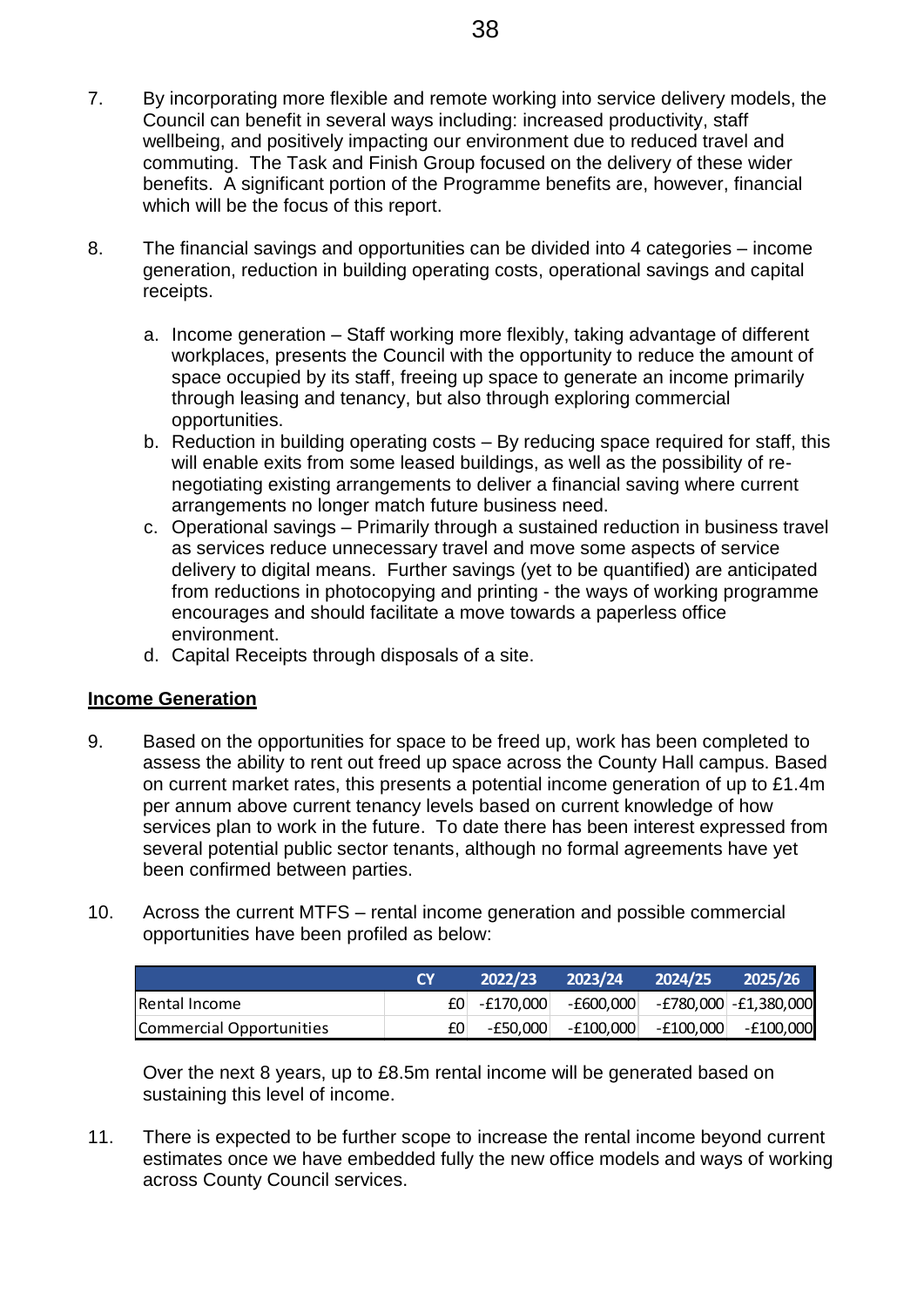12. Work is also underway to explore opportunities for commercialisation of areas of the County Hall campus to further generate income – these are in the early stages of discovery and primarily focus on areas of the county hall campus being used for the purpose of events. These will be reported back to the relevant forums as they are shaped. 39<br>Work is also underway to explore opportunities for commercialisation of areas of<br>County Hall campus to further generate income – these are in the early stages of<br>givecovery and primarily focus on areas of the county ha

### **Reduction in building operating costs**

- 13. In light of increased remote and flexible working, consideration has been given to those premises which the Council currently leases around the County and whether these are still required and will meet the future needs and ways of working arrangements. As a result, the below exits have been progressed:
	- a. Exit from existing buildings that are no longer required:
		- i. Pennine House vacated leased office space in July 2021 generating £159,000 per annum savings from 2022/23
		- ii. Melton Parkside vacated leased office space in December 2021 generating £178,000 per annum savings from 2022/23. Arrangements for Registrars and weddings continues and payments for those will continue to be made.
- 14. Further savings of around £294,000 per annum have been estimated from 2024/25 through renegotiation of existing tenancy agreements. This is, however, subject to discussion and clarifying staff requirements as the roll out of the ways of working programme progresses. Additional costs will be required at other sites to accommodate increased staffing which slightly offset the below savings (£70,000).
- 15. Across the current MTFS net cost reductions have been profiled as below:

| Building Operating Cost Reductions |  | $-$ £97,537 $-$ £366,000 $-$ £486,000 $-$ £561,000 $-$ £561,000 |  |
|------------------------------------|--|-----------------------------------------------------------------|--|

Over the next 8 years, up to £4.2m net savings has been projected based on sustaining the above, with further scope to increase this beyond current estimates.

### **Operational Savings**

16. As Covid restrictions have been easing and services have begun a return to a new normal, business travel rates, which had plummeted across the lockdown period, have been increasing but have stabilised at around 50% of previous levels. Based on projections, this represents a potential future annual savings of between £600,000 and £1.2m. This is not currently incorporated in the 2022-26 MTFS. Business travel rates will be monitored quarterly and a full picture of the anticipated savings from business travel will be quantified early 2023.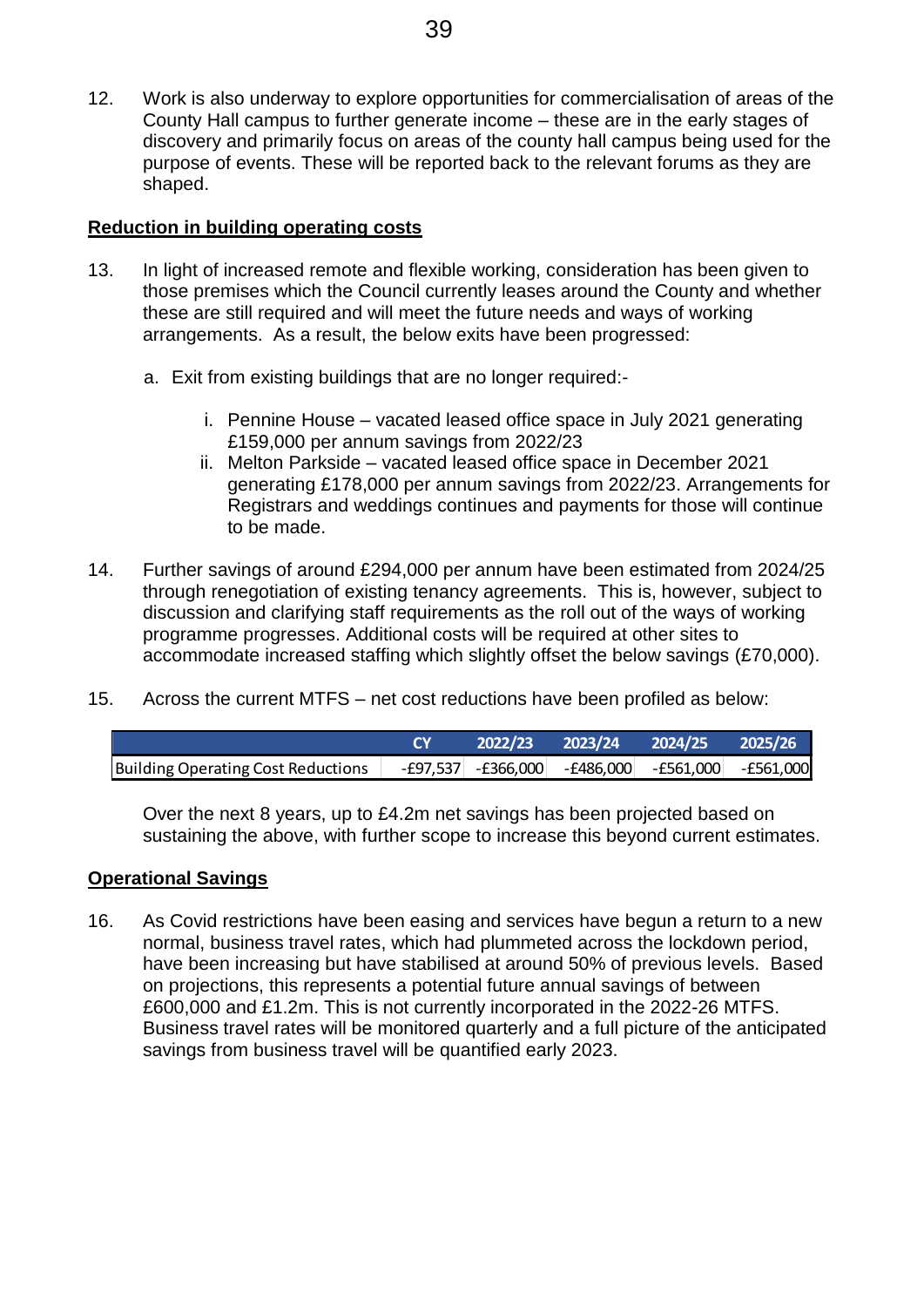## **Capital Receipts**

### **Investment Costs**

- 18. There are a number of one-off costs that have been included within the MTFS to enable the successful delivery of the savings. These include:
	- a. Investment in staff resources to deliver the changes required
	- b. Cost of dilapidations and refurbs to enable building exit and make fit for purpose to rent to future tenants
	- c. Investment in our future office model to enable successful hybrid working for LCC Staff

|                                    | <b>CY</b> | 2022/23               | 2023/24  | 2024/25  | 2025/26 |
|------------------------------------|-----------|-----------------------|----------|----------|---------|
| <b>Staff Implementation Costs</b>  | £393,178  | £305.501              | £16,284  | £0       | £0      |
| Dilapidation & Refurbishment Costs | £674,000  | £700,000              | £210,000 | £400,000 | £0      |
| Future Office Model Changes        |           | £466,000 £1,084,000   | £250,000 | £0       | £0      |
| One-Off Investment                 |           | £1,533,178 £2,089,501 | £476,284 | £400,000 | £0      |

|                                            | <b>CY</b> | 2022/23  | 2023/24  | 2024/25  | 2025/26  |
|--------------------------------------------|-----------|----------|----------|----------|----------|
| Remote Access, Mobile Phones & Peripherals | £340.542  | £86.650  | £127.716 | £188.335 | £69.877  |
| <b>Staff IT Costs</b>                      | £113.706  | £272.894 | £272.894 | £272.894 | £272.894 |
| <b>On-going Costs</b>                      | £454.247  | £359.543 | £400.609 | £461.228 | £342.771 |

### **Overall Impact**

|                                                                                                                                                                                                                                                                                                                                                                                                              |                       | 40                              |                      |                |          |                          |
|--------------------------------------------------------------------------------------------------------------------------------------------------------------------------------------------------------------------------------------------------------------------------------------------------------------------------------------------------------------------------------------------------------------|-----------------------|---------------------------------|----------------------|----------------|----------|--------------------------|
| <u>pital Receipts</u>                                                                                                                                                                                                                                                                                                                                                                                        |                       |                                 |                      |                |          |                          |
| Disposal of a locality site is planned which will generate a capital receipt of<br>£800,000 from 2023/24. Current occupiers will be engaged in this process at the<br>appropriate time.                                                                                                                                                                                                                      |                       |                                 |                      |                |          |                          |
| estment Costs                                                                                                                                                                                                                                                                                                                                                                                                |                       |                                 |                      |                |          |                          |
| There are a number of one-off costs that have been included within the MTFS to<br>enable the successful delivery of the savings. These include:-                                                                                                                                                                                                                                                             |                       |                                 |                      |                |          |                          |
| a. Investment in staff resources to deliver the changes required<br>b. Cost of dilapidations and refurbs to enable building exit and make fit for purpose<br>to rent to future tenants<br>c. Investment in our future office model to enable successful hybrid working for<br><b>LCC Staff</b>                                                                                                               |                       |                                 |                      |                |          |                          |
| These costs total £4.5m are summarised below:                                                                                                                                                                                                                                                                                                                                                                |                       |                                 |                      |                |          |                          |
|                                                                                                                                                                                                                                                                                                                                                                                                              | <b>CY</b>             | 2022/23                         | 2023/24              | 2024/25        | 2025/26  |                          |
| <b>Staff Implementation Costs</b>                                                                                                                                                                                                                                                                                                                                                                            | £393,178              | £305,501                        | £16,284              |                | £0       | £0                       |
| Dilapidation & Refurbishment Costs                                                                                                                                                                                                                                                                                                                                                                           | £674,000              | £700,000                        | £210,000             | £400,000       |          | £0                       |
| <b>Future Office Model Changes</b>                                                                                                                                                                                                                                                                                                                                                                           | £466,000 £1,084,000   |                                 | £250,000             |                | £0       | £0                       |
| One-Off Investment                                                                                                                                                                                                                                                                                                                                                                                           | £1,533,178 £2,089,501 |                                 | £476,284             | £400,000       |          | £0                       |
| As well as one-off costs, some ongoing costs will be incurred to accommodate the<br>IT move from a mixed economy to a fully laptop estate and increased staffing in<br>order to maintain this. These costs are outlined in the table below:<br>2022/23<br>2023/24<br>2024/25<br>2025/26<br><b>CY</b><br>£69,877<br>Remote Access, Mobile Phones & Peripherals<br>£340,542<br>£86,650<br>£127,716<br>£188,335 |                       |                                 |                      |                |          |                          |
| <b>Staff IT Costs</b>                                                                                                                                                                                                                                                                                                                                                                                        |                       | £113,706                        | £272,894             | £272,894       | £272,894 | £272,894                 |
| On-going Costs                                                                                                                                                                                                                                                                                                                                                                                               |                       | £454,247                        | £359,543             | £400,609       | £461,228 | £342,771                 |
| <u>erall Impact</u><br>Taking into account investment in resources and implementation costs the overall<br>programme impact from a financial perspective is presented below.                                                                                                                                                                                                                                 |                       |                                 |                      |                |          |                          |
|                                                                                                                                                                                                                                                                                                                                                                                                              | <b>CY</b>             | 2022/23                         | 2023/24              | 2024/25        | 2025/26  | <b>TOTAL</b>             |
| <b>Investment Costs</b>                                                                                                                                                                                                                                                                                                                                                                                      |                       |                                 |                      |                |          |                          |
| <b>Staff Implementation Costs</b><br>Dilapidation & Refurbishment Costs                                                                                                                                                                                                                                                                                                                                      | £393,178<br>£674,000  | £305,501                        | £16,284              | £0             | £0       | £714,963                 |
| <b>Future Office Model Changes</b>                                                                                                                                                                                                                                                                                                                                                                           |                       | £700,000<br>£466,000 £1,084,000 | £210,000<br>£250,000 | £400,000<br>£0 | £0<br>£0 | £1,984,000<br>£1,800,000 |
| <b>Total Investment Costs</b>                                                                                                                                                                                                                                                                                                                                                                                |                       | £1,533,178 £2,089,501           | £476,284             | £400,000       | £0       | £4,498,963               |
| Capital Receipts                                                                                                                                                                                                                                                                                                                                                                                             | £0                    | £0                              | $-E800,000$          | £0             | £0       | $-E800,000$              |
| <b>Net Investment Cost</b>                                                                                                                                                                                                                                                                                                                                                                                   |                       | £1,533,178 £2,089,501           | $-£323,716$          | £400,000       | £0       | £3,698,963               |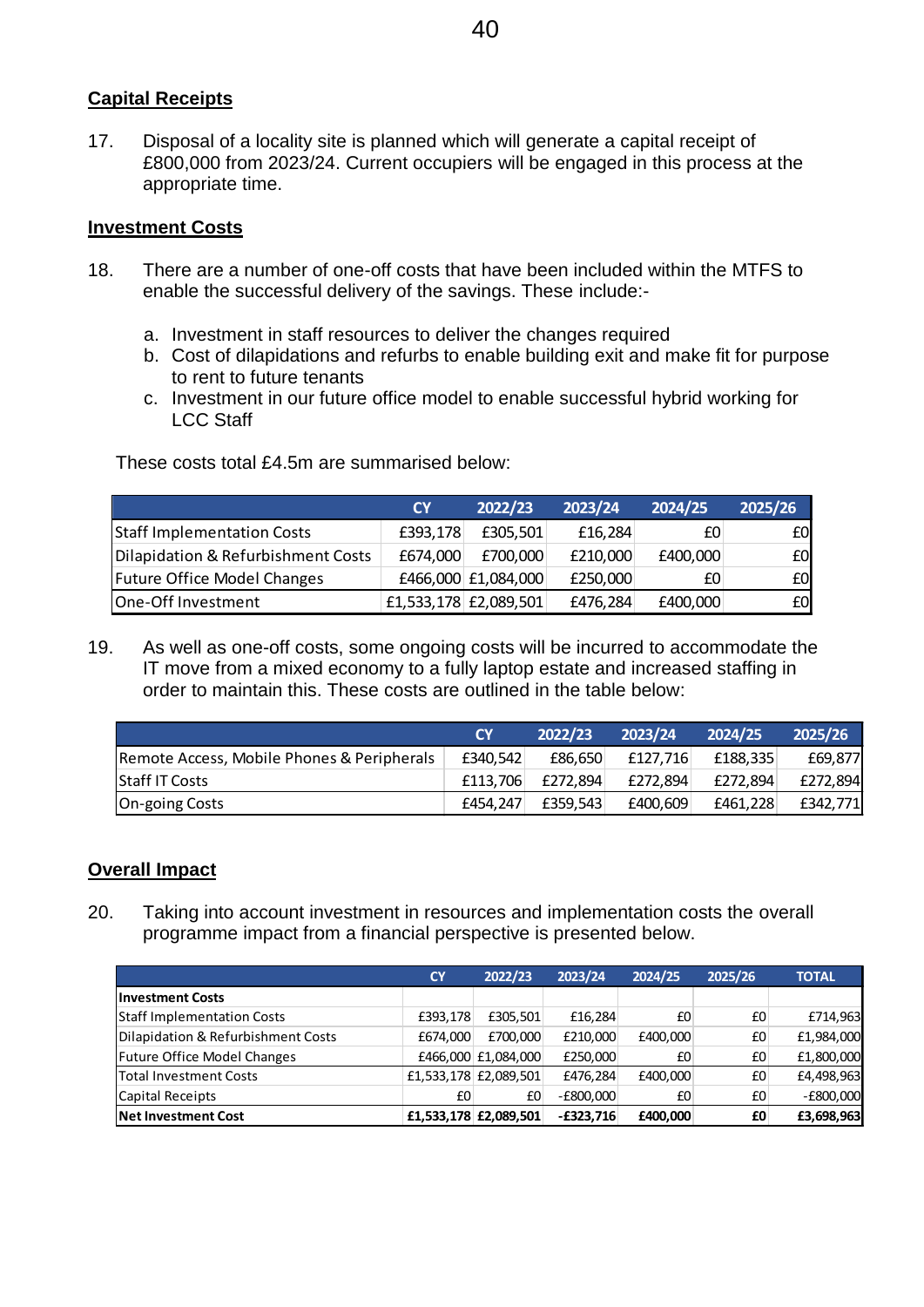|                                            | <b>CY</b>  | 2022/23     | 2023/24       | 2024/25       | 2025/26       |  |
|--------------------------------------------|------------|-------------|---------------|---------------|---------------|--|
| <b>On-going Costs</b>                      |            |             |               |               |               |  |
| Remote Access, Mobile Phones & Peripherals | £340,542   | £86,650     | £127,716      | £188,335      | £69,877       |  |
| <b>Staff IT Costs</b>                      | £113,706   | £272,894    | £272,894      | £272,894      | £272,894      |  |
| <b>Total Ongoing Costs</b>                 | £454,247   | £359,543    | £400,609      | £461,228      | £342,771      |  |
| <b>On-going Savings</b>                    |            |             |               |               |               |  |
| <b>Rental Income</b>                       | £0         | $-E170,000$ | $-£600,000$   | $-E780,000$   | $-E1,380,000$ |  |
| <b>Commercial Opportunities</b>            | £0         | $-£50,000$  | $-E100,000$   | $-E100,000$   | $-E100,000$   |  |
| <b>Building Operating Cost Reductions</b>  | -£97,537   | $-E366,000$ | $-E486,000$   | $-E561,000$   | $-£561,000$   |  |
| <b>Total On-going Savings</b>              | $-£97,537$ | $-£586,000$ | $-£1,186,000$ | $-£1,441,000$ | $-E2,041,000$ |  |
| Net On-going Costs / Savings (-)           | £356,710   | $-E226,457$ | $-£785,391$   | $-£979,772$   | $-£1,698,229$ |  |
| MTFS Savings Target by 2025/26             |            |             |               |               | $-£1,695,000$ |  |

21. Net savings over a 5 year period amount to £3.3m. The payback period for the investment is currently 5.2 years. Further opportunities for financial savings exist above and beyond those outlined including operational costs e.g. printing, commercial income and business travel savings, and the ability to generate further rental income beyond those included once the organisations ways of working are embedded and space requirements are fully realised.

#### **Governance**

22. The delivery of the financial benefits of the Programme are tracked and governed under the ways of working programme governance structure overseen by the Ways of Working Programme Board. This consists of senior officers across support services chaired by the Assistant Director (Corporate Services). Key decisions, outputs and updates are regularly shared, and consulted on by various relevant groups including the Employee Committee, Trade Unions, and department management teams.

#### **Engagement**

- 23. There has been significant internal engagement with Council staff and managers both before Covid-19 and during the pandemic and this has shaped the Programme and its delivery.
- 24. A cross party Members' Working Party was established in 2020 which provided input into the Council's Covid response and recovery plans. This heavily shaped the ways of working programme including supporting staff with working from home, and the Council's stance and communications in relation to the changing guidance from central government throughout the COVID-19 pandemic.

### **Resource Implications**

- 25. The net cost of implementation of the Programme is projected to be £4m over 8 years which has been included within the MTFS on a spend to save basis.
- 26. All resource requirements have been confirmed by the relevant services and the above has been included and approved by the Director of Corporate Resources through approval of the Programme.